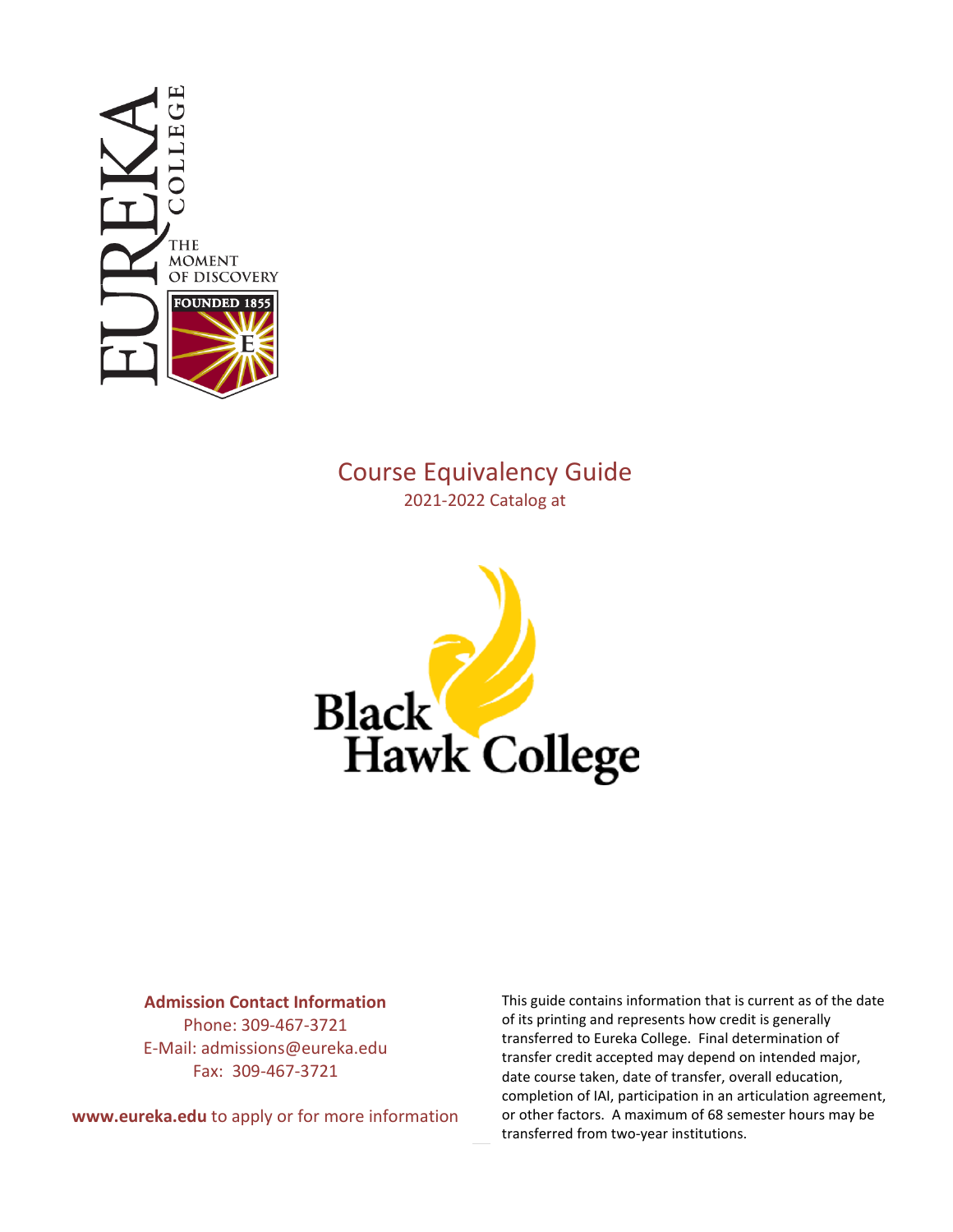**Black Hawk College Course Eureka College Equivalent Eureka College Equivalent Eureka College Equivalent Credits** 

| <b>ACCT</b> | <b>Accounting</b>                                                                       |                  |                             |   |
|-------------|-----------------------------------------------------------------------------------------|------------------|-----------------------------|---|
|             | The following courses are not transferrable: ACCT121, 123, 170, 171, 180, 181, 263, 290 |                  |                             |   |
| ACCT101     | <b>Financial Accounting</b>                                                             | ACC111           | Principles of Accounting I  |   |
| ACCT102     | <b>Managerial Accounting</b>                                                            | ACC112           | Principles of Accounting II | 3 |
| ACCT103     | <b>Financial Accounting Lab</b>                                                         | ACC Elect        | <b>Accounting Elective</b>  |   |
| ACCT104     | Managerial Accounting Lab                                                               | <b>ACC Elect</b> | <b>Accounting Elective</b>  |   |
| ACCT208     | <b>Intermediate Accounting</b>                                                          | ACC201           | Intermediate Accounting I   | 4 |
| ACCT240     | Internal Controls and Fraud                                                             | <b>ACC Elect</b> | <b>Accounting Elective</b>  | 3 |
| ACCT250     | Federal Income Tax I                                                                    | ACC221           | Tax Accounting I            |   |

### **AG** *Agriculture*

The following courses are not transferrable: AG100, 101, 102, 107, 108, 123, 125, 132, 133, 134, 135, 136, 137, 138, 139, 142, 147, 148, 149, 171, 172, 173, 174, 200, 201, 202, 207, 208, 211, 214, 222, 223, 225, 232, 238, 239, 241, 242, 244, 245, 246, 247, 248, 249, 272, 273, 275, 276, 280, 287, 288, 289

| AG121 | Introduction to Ag Economics           | <b>ECO Elect</b> | <b>Economics Elective</b>               | 3 |
|-------|----------------------------------------|------------------|-----------------------------------------|---|
| AG122 | Introduction to Agriculture Management | <b>BUA Elect</b> | <b>Business Administration Elective</b> | 3 |
| AG131 | Soils and Soil Fertility               | <b>PHS Elect</b> | <b>Physical Science Elective</b>        | 4 |
| AG141 | Animal Science                         | <b>BIO Elect</b> | <b>Biology Elective</b>                 | 4 |
| AG224 | Agriculture Law                        | <b>BUA Elect</b> | <b>Business Administration Elective</b> | 3 |
| AG281 | <b>Agricultural Economics</b>          | <b>ECO Elect</b> | <b>Economics Elective</b>               | 4 |
| AG282 | Introduction to Soil Science           | <b>PHS Elect</b> | <b>Physical Science Elective</b>        | 4 |
| AG283 | <b>Field Crop Science</b>              | <b>BIO Elect</b> | <b>Biology Elective</b>                 | 4 |
| AG285 | Animal Science                         | <b>BIO Elect</b> | <b>Biology Elective</b>                 | 4 |

| <b>ANTH</b>         | Anthropology                          |           |                           |         |
|---------------------|---------------------------------------|-----------|---------------------------|---------|
| <b>ANTH100</b>      | Intro to Anthropology                 | SOC Elect | Sociology Elective        | э.      |
| <b>ANTH101</b>      | Introduction to Physical Anthropology | SOC Elect | Sociology Elective        | э.      |
| <b>ANTH102</b>      | Introduction to Cultural Anthropology | SOC105    | <b>Cultural Sociology</b> | 3       |
| <b>ANTH103</b>      | Introduction to Archaeology           | SOC Elect | Social Science Elective   | ς       |
| <b>ANTH285</b>      | Cross-Cultural Women's Studies        | SOC Elect | Sociology Elective        | 3       |
| ANTH <sub>290</sub> | Special Topics in Anthropology        | SOC Elect | Sociology Elective        | $1 - 3$ |

| <b>ART</b>    | Art                               |                  |                                  |         |
|---------------|-----------------------------------|------------------|----------------------------------|---------|
| <b>ART100</b> | Art Appreciation                  | <b>ART101W</b>   | Art Appreciation                 | 3       |
| ART101        | 2-Dimensional Design              | ART106           | Design Fundamentals              | 3       |
| ART111        | 3-Dimensional Design              | ART212           | Sculpture and Mixed Media        | 3       |
| ART121        | Drawing I                         | ART110           | <b>Drawing Fundamentals</b>      | 3       |
| <b>ART122</b> | Drawing II                        | ART210           | Figure Drawing I                 | 3       |
| <b>ART200</b> | <b>Art Problems</b>               | <b>ART Elect</b> | Art Elective                     | $1 - 3$ |
| <b>ART201</b> | Life Drawing                      | ART210           | <b>Figure Drawing</b>            | 3       |
| ART211        | Painting                          | ART111           | Painting for Artists             | 3       |
| ART212        | <b>Advanced Painting</b>          | ART211           | <b>Painting for Artists</b>      | 3       |
| ART213        | Digital Photography               | <b>ART245</b>    | Digital Photography Fundamentals | $2 - 3$ |
| <b>ART215</b> | Digital Imagery                   | <b>ART206</b>    | Introduction to Grahic Design    | 3       |
| <b>ART217</b> | Digital Drawing                   | <b>ART Elect</b> | Art Elective                     | 3       |
| <b>ART221</b> | Printmaking                       | <b>ART280</b>    | Printmaking                      | 3       |
| <b>ART230</b> | Type and Digital Layout           | ART290           | Typography                       | 3       |
| <b>ART232</b> | The Photographic Series           | <b>ART Elect</b> | <b>Art Elective</b>              | 3       |
| <b>ART233</b> | <b>Studio Lighting</b>            | <b>ART Elect</b> | Art Elective                     | 3       |
| <b>ART234</b> | Video and Time Based Media        | <b>ART Elect</b> | Art Elective                     | 2       |
| <b>ART235</b> | <b>Website Design for Artists</b> | <b>ART Elect</b> | Art Elective                     | 3       |
| <b>ART246</b> | <b>Graphic Design</b>             | <b>ART206</b>    | Introduction to Graphic Design   | 3       |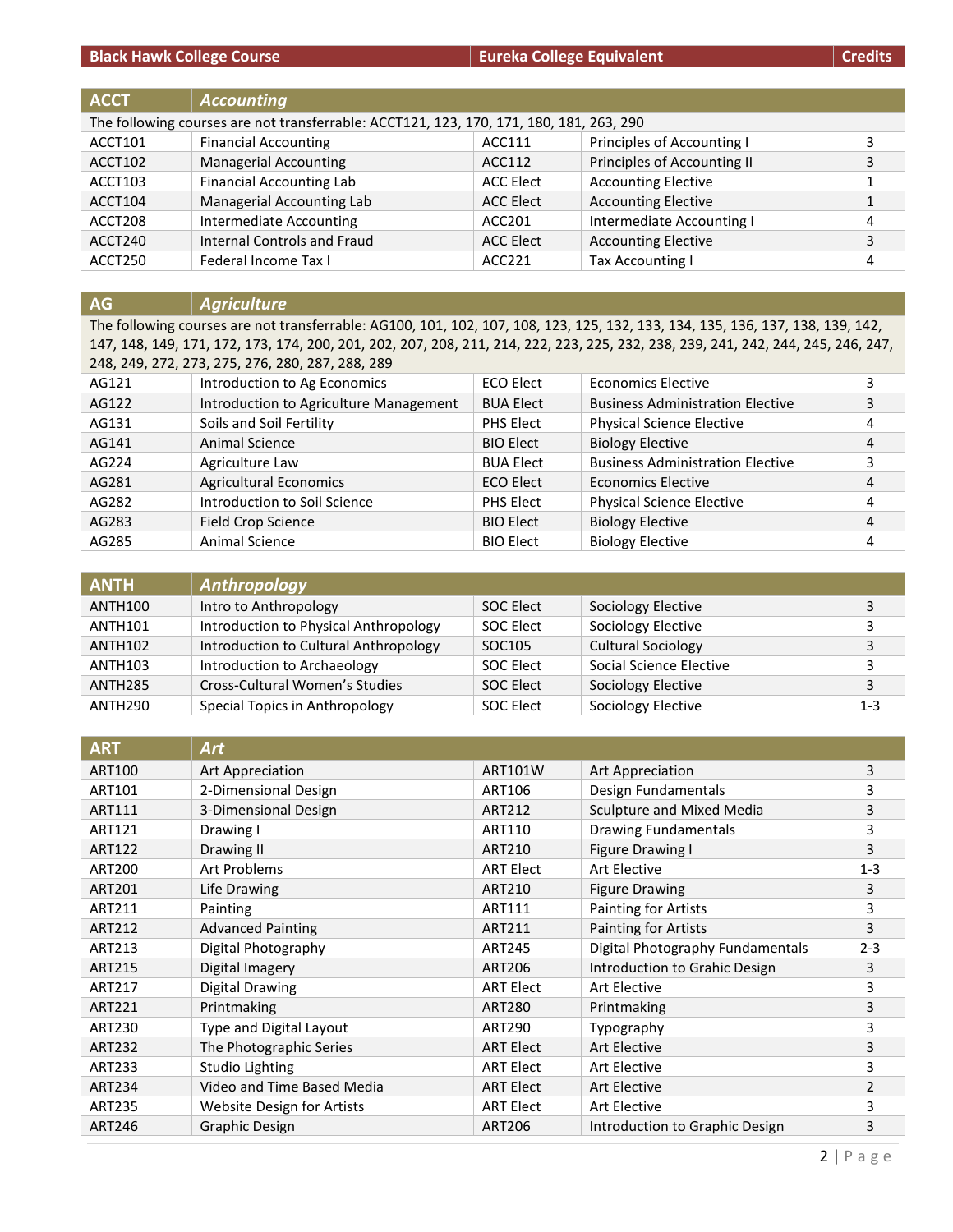| <b>Black Hawk College Course</b> |                                | <b>Eureka College Equivalent</b> |                              | <b>Credits</b> |
|----------------------------------|--------------------------------|----------------------------------|------------------------------|----------------|
|                                  |                                |                                  |                              |                |
| ART247                           | <b>Motion Graphics</b>         | <b>ART Elect</b>                 | <b>Art Elective</b>          | 3              |
| <b>ART248</b>                    | <b>Production and Prepress</b> | <b>ART Elect</b>                 | <b>Art Elective</b>          | $0-6$          |
| ART271                           | Ceramics                       | ART260                           | <b>Ceramics Fundamentals</b> | 3              |
| <b>ART272</b>                    | <b>Advanced Ceramics</b>       | ART260                           | <b>Ceramics Fundamentals</b> | 3              |
| ART281                           | History of Western Art I       | ART224W                          | Medieval Art                 | 3              |
| <b>ART282</b>                    | History of Western Art II      | <b>ART229W</b>                   | Renaissance and Baroque Art  | 3              |
| <b>ART285</b>                    | Survey of Asian Art            | <b>ART Elect</b>                 | Art Elective                 | 3              |
| ART286                           | Survey of Non-Western Art      | <b>ART Elect</b>                 | Art Elective                 | 3              |
| <b>ART290</b>                    | Applications in Computer Art   | <b>ART Elect</b>                 | Art Elective                 | 3              |
| ART299                           | Art Internship                 | $\qquad \qquad \blacksquare$     | $\overline{\phantom{a}}$     |                |

| <b>ASTR</b> | Astronomy                |               |                           |  |
|-------------|--------------------------|---------------|---------------------------|--|
| ASTR101     | Descriptive Astronomy I  | <b>PHS112</b> | Introduction to Astronomy |  |
| ASTR102     | Descriptive Astronomy II | PHS112 or     | Introduction to Astronomy |  |
|             |                          | PHS Elect     |                           |  |

#### **AUTO** *Automotive / Agricultural Technology*

The following courses are not transferrable: AUTO100, 101, 107, 115, 207, 291, 299

| -BE                                               | $\mid$ Business Education                                                                                                   |                  |                                         |  |
|---------------------------------------------------|-----------------------------------------------------------------------------------------------------------------------------|------------------|-----------------------------------------|--|
|                                                   | The following courses are not transferrable: BE100, 101, 105, 106, 110, 112, 120, 127, 140, 141, 142, 143, 145, 145A, 145B, |                  |                                         |  |
| 145C, 146, 153, 163, 243, 247, 261, 264, 265, 299 |                                                                                                                             |                  |                                         |  |
| BE180                                             | <b>Business Communications</b>                                                                                              | <b>BUA Elect</b> | <b>Business Administration Elective</b> |  |

| <b>BIOL</b>    | <b>Biology</b>                     |                          |                                       |         |
|----------------|------------------------------------|--------------------------|---------------------------------------|---------|
| <b>BIOL100</b> | Introduction to Biology            | <b>BIO Elect</b>         | <b>Biology Elective</b>               | 4       |
| <b>BIOL101</b> | <b>General Human Biology</b>       | <b>BIO Elect</b>         | <b>Biology Elective</b>               | 4       |
| <b>BIOL105</b> | General Biology I                  | <b>BIO141</b>            | Principles of Biology I               | 5       |
| <b>BIOL106</b> | <b>General Biology II</b>          | <b>BIO142</b>            | Principles of Biology II              | 5       |
| <b>BIOL120</b> | <b>Nutrition</b>                   | <b>HED284</b>            | <b>Nutrition</b>                      | 3       |
| <b>BIOL145</b> | Anatomy Physiology I               | <b>BIO263</b>            | Human Anatomy and Physiology I        | 4       |
| <b>BIOL146</b> | Anatomy Physiology II              | <b>BIO264</b>            | Human Anatomy and Physiology II       | 4       |
| <b>BIOL150</b> | <b>Medical Terminology</b>         | $\overline{\phantom{a}}$ |                                       |         |
| <b>BIOL190</b> | <b>Animal Diversity</b>            | <b>BIO242</b>            | Introduction to Zoology               | 4       |
| <b>BIOL200</b> | Environmental Bio-Human Impact     | EVS121                   | <b>Environmental Biology</b>          | 3       |
| <b>BIOL201</b> | <b>Environmental Bio-Diversity</b> | <b>EVS Elect</b>         | <b>Environmental Biology Elective</b> | 3       |
| <b>BIOL207</b> | Selected Topics in Biology         | <b>BIO Elect</b>         | <b>Biology Elective</b>               | $1 - 2$ |
| <b>BIOL211</b> | General Botany                     | <b>BIO241</b>            | Introduction to Botany                | 4       |
| <b>BIOL250</b> | Genetics                           | <b>BIO Elect</b>         | <b>Biology Elective</b>               | 3       |
| <b>BIOL251</b> | <b>Genetics Laboratory</b>         | <b>BIO Elect</b>         | <b>Biology Elective</b>               |         |
| <b>BIOL261</b> | Microbiology                       | <b>BIO320</b>            | Microbiology                          | 4       |
| <b>BIOL295</b> | Research in Biology                | $\overline{\phantom{a}}$ |                                       |         |

| -BI          | Business Law                     |                   |                                         |  |
|--------------|----------------------------------|-------------------|-----------------------------------------|--|
| <b>BL201</b> | Business Law L                   | <b>BUA Elect</b>  | <b>Business Administration Elective</b> |  |
| <b>BL202</b> | Business Law II                  | <b>BUA3 Elect</b> | <b>Business Administration Elective</b> |  |
| BL201+ BL202 | Business Law I + Business Law II | <b>BUA340</b>     | <b>Business Law</b>                     |  |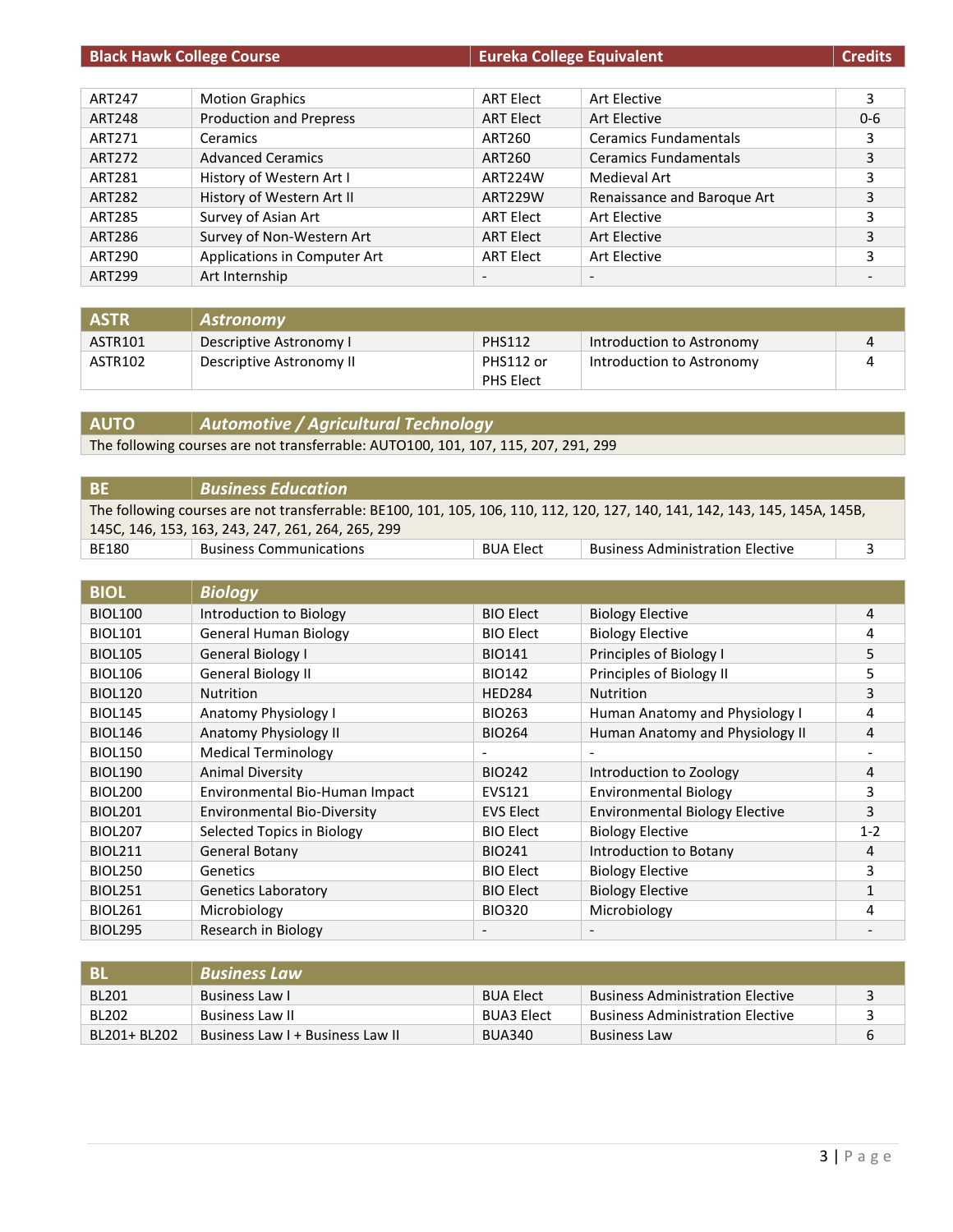| <b>BUSN</b>    | <b>Business Administration</b>                                                                                           |                  |                                         |         |  |  |
|----------------|--------------------------------------------------------------------------------------------------------------------------|------------------|-----------------------------------------|---------|--|--|
|                | The following courses are not transferrable: BUSN116, 118, 215, 238, 241, 242, 243, 245A, 245B, 245C, 247, 249, 252, 264 |                  |                                         |         |  |  |
| <b>BUSN110</b> | <b>Introduction to Business</b>                                                                                          | <b>BUA Elect</b> | <b>Business Administration Elective</b> | 3       |  |  |
| <b>BUSN121</b> | <b>Small Business Management</b>                                                                                         | <b>BUA Elect</b> | <b>Business Administration Elective</b> | 3       |  |  |
| <b>BUSN160</b> | <b>Business Math I</b>                                                                                                   | <b>MAT Elect</b> | <b>Mathematics Elective</b>             | 3       |  |  |
| <b>BUSN195</b> | <b>Personal Finance</b>                                                                                                  | <b>BUA211</b>    | <b>Personal Finance</b>                 | 3       |  |  |
| <b>BUSN200</b> | <b>Special Studies</b>                                                                                                   | <b>BUA Elect</b> | <b>Business Administration Elective</b> | $1 - 3$ |  |  |
| <b>BUSN210</b> | <b>Financial Institutions and Markets</b>                                                                                | <b>BUA Elect</b> | <b>Business Administration Elective</b> | 3       |  |  |
| <b>BUSN220</b> | <b>Business Math II</b>                                                                                                  | <b>MAT161</b>    | Finite Math & Statistics for Business   | 3       |  |  |
| <b>BUSN230</b> | <b>Principles of Marketing</b>                                                                                           | <b>BUA230</b>    | Marketing                               | 3       |  |  |
| <b>BUSN236</b> | Introduction to Advertising                                                                                              | <b>BUA Elect</b> | <b>Business Administration Elective</b> | 3       |  |  |
| <b>BUSN240</b> | Principles of Management                                                                                                 | <b>BUA220</b>    | Management                              | 3       |  |  |
| <b>BUSN245</b> | <b>Business Entrepreneurship</b>                                                                                         | <b>BUA Elect</b> | <b>Business Administration Elective</b> | $1 - 3$ |  |  |
| <b>BUSN250</b> | Human Resource Management                                                                                                | <b>BUA321W</b>   | Human Resources Management              | 3       |  |  |
| <b>BUSN251</b> | Organizational Behavior                                                                                                  | BUA222W          | Organizational Management               | 3       |  |  |
| <b>BUSN260</b> | <b>Business Financial Management I</b>                                                                                   | <b>BUA Elect</b> | <b>Business Administration Elective</b> | 3       |  |  |
| <b>BUSN266</b> | <b>Business Policy and Ethics</b>                                                                                        | <b>BUA Elect</b> | <b>Business Administration Elective</b> | 3       |  |  |
| <b>BUSN270</b> | Introduction to International Business                                                                                   | <b>BUA Elect</b> | <b>Business Administration Elective</b> | 3       |  |  |
| <b>BUSN272</b> | <b>International Marketing</b>                                                                                           | <b>BUA Elect</b> | <b>Business Administration Elective</b> | 3       |  |  |
| <b>BUSN280</b> | Introduction to e-Commerce                                                                                               | <b>BUA Elect</b> | <b>Business Administration Elective</b> | 3       |  |  |
| <b>BUSN284</b> | Marketing for e-Commerce                                                                                                 | <b>BUA Elect</b> | <b>Business Administration Elective</b> | 3       |  |  |

## **CA** *Carpenter Apprenticeship*

The following courses are not transferrable: CA101, 102, 103

|        | $\mid$ College Experience and Success |       |          |  |
|--------|---------------------------------------|-------|----------|--|
| CES100 | College Experience and Success        | Elect | Elective |  |

| <b>CHEM</b> | <b>Chemistry</b>                   |                          |                             |   |
|-------------|------------------------------------|--------------------------|-----------------------------|---|
| CHEM101     | General Chemistry I                | <b>CHM131</b>            | General Chemistry I         | 4 |
| CHEM102     | <b>General Chemistry II</b>        | <b>CHM132</b>            | <b>General Chemistry II</b> | 4 |
| CHEM110     | Introduction to Chemistry          | <b>CHM121</b>            | Survey of Chemistry         | 4 |
| CHEM111     | Principles of Organic Biochemistry | <b>CHM Elect</b>         | <b>Chemistry Elective</b>   | 4 |
| CHEM203     | Organic Chemistry I                | <b>CHM220</b>            | <b>Organic Chemistry I</b>  | 5 |
| CHEM204     | Organic Chemistry II               | CHM221                   | <b>Organic Chemistry II</b> | 5 |
| CHEM206     | <b>Basic Biochemistry</b>          | <b>CHM Elect</b>         | <b>Chemistry Elective</b>   | 4 |
| CHEM295     | Research in Chemistry              | $\overline{\phantom{a}}$ |                             | ۰ |

| <b>CIP</b>     | <b>Computer Programming</b>                                                                |                    |                                  |   |
|----------------|--------------------------------------------------------------------------------------------|--------------------|----------------------------------|---|
|                | The following courses are not transferrable: CIP190, 201,210, 220, 227, 240, 260, 270, 299 |                    |                                  |   |
| CIP101         | Computer Logic and Design                                                                  | CSC204             | Programming Logic & Design       | 3 |
| CIP104         | Intro to Computer Programming                                                              | <b>CSC135</b>      | Computer Science I               | 3 |
| <b>CIP150</b>  | Secure Coding                                                                              | <b>CSC Elect</b>   | <b>Computer Science Elective</b> | 3 |
| <b>CIP170</b>  | Web Page Development                                                                       | ART250             | Web Design                       | 3 |
| <b>CIP170A</b> | Web Page Development I - HTML/CSS                                                          | <b>CSC Elect</b>   | <b>Computer Science Elective</b> | 2 |
| <b>CIP182</b>  | JavaScript                                                                                 | <b>CSC209</b>      | Java Programming                 | 3 |
| <b>CIP214</b>  | C# Programming                                                                             | <b>CSC Elect</b>   | <b>Computer Science Elective</b> | 4 |
| <b>CIP217</b>  | Advanced C# Programming                                                                    | <b>CSC Elect</b>   | <b>Computer Science Elective</b> | 4 |
| <b>CIP228</b>  | Web Database Programming                                                                   | <b>CSC Elect</b>   | <b>Computer Science Elective</b> | 3 |
| <b>CIP250</b>  | Java Programming Fundamentals                                                              | CSC <sub>209</sub> | Java Programming                 | 3 |
| CIP260         | Systems Design & Development                                                               | <b>CSC Elect</b>   | <b>Computer Science Elective</b> | 3 |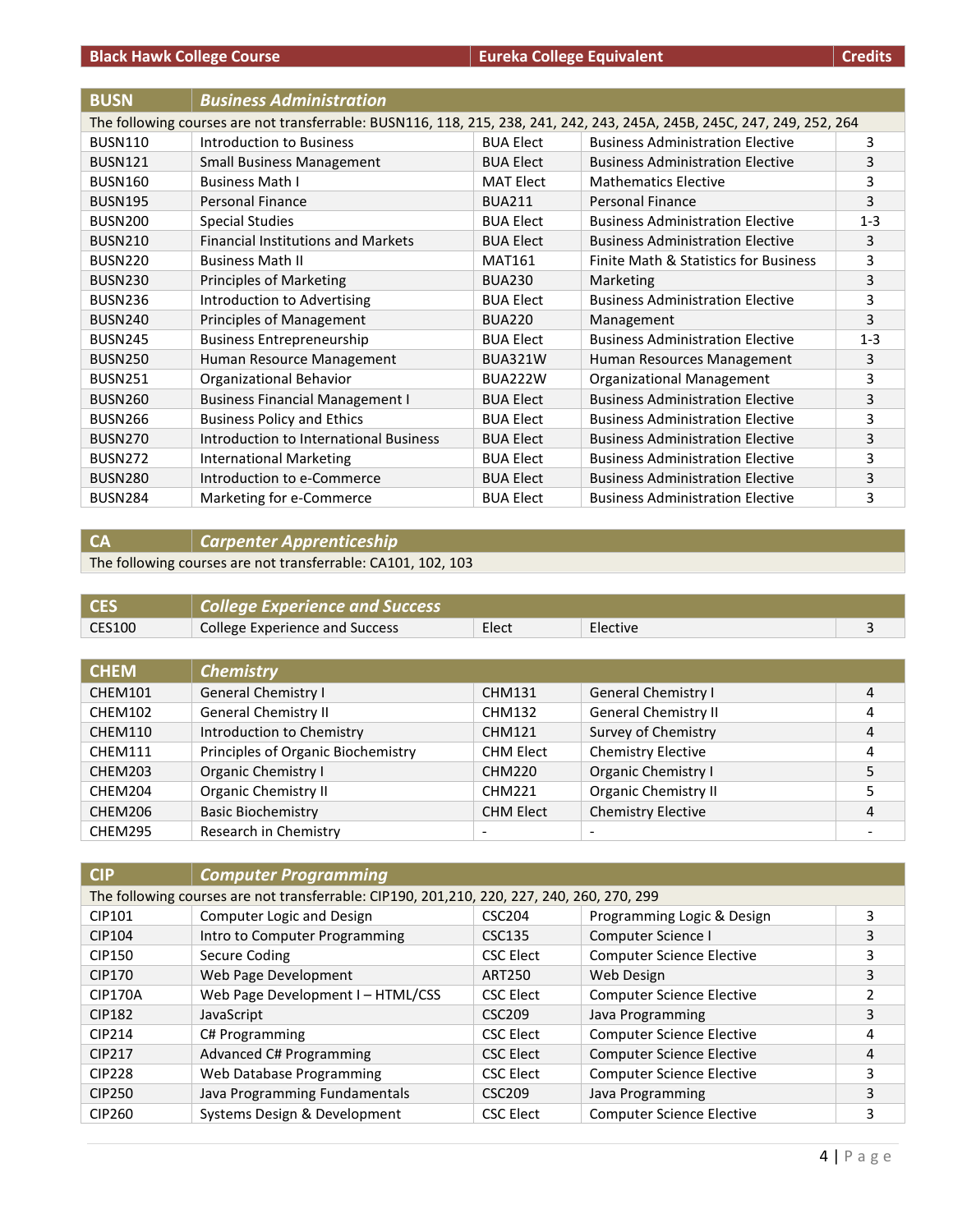#### **COMM** *Communications*

The following courses are not transferrable: COMM100 and COMM105

| <b>CRJU</b>    | <b>Criminal Justice</b>                                          |                                 |                                  |   |
|----------------|------------------------------------------------------------------|---------------------------------|----------------------------------|---|
|                | The following courses are not transferrable: CRJU104 and CRJU271 |                                 |                                  |   |
| <b>CRJU109</b> | <b>Police Community Relations</b>                                | CJS Elect                       | <b>Criminal Justice Elective</b> | 3 |
| <b>CRJU151</b> | Criminal Justice System                                          | CJS101                          | Introduction to Criminal Justice | 3 |
| <b>CRJU152</b> | Criminology                                                      | <b>SOC Elect</b>                | Sociology Elective               | 3 |
| <b>CRJU153</b> | <b>Survey of Corrections</b>                                     | C <sub>1</sub> S <sub>215</sub> | Corrections                      | 3 |
| <b>CRJU245</b> | <b>Applied Forensics</b>                                         | CJS Elect                       | <b>Criminal Justice Elective</b> | 3 |
| <b>CRJU247</b> | Juvenile Delinquency                                             | <b>CJS210W</b>                  | Juvenile Justice and Delinquency | 3 |
| <b>CRJU253</b> | <b>Probation and Parole</b>                                      | CJS Elect                       | <b>Criminal Justice Elective</b> | 3 |
| <b>CRJU254</b> | Criminal Investigation I                                         | CJS225                          | Criminal Investigation           | 3 |
| <b>CRJU255</b> | Criminal Law                                                     | CJS Elect                       | <b>Criminal Justice Elective</b> | 3 |
| <b>CRJU257</b> | <b>Ethics in Criminal Justice</b>                                | CJS Elect                       | <b>Criminal Justice Elective</b> | 3 |
| <b>CRJU295</b> | <b>Topics in Criminal Justice</b>                                | CJS Elect                       | Criminal Justice Elective        | 3 |

| <b>CS</b> | <b>Computer Science</b>                            |                  |                                  |   |
|-----------|----------------------------------------------------|------------------|----------------------------------|---|
|           | The following courses are not transferrable: CS090 |                  |                                  |   |
| CS100     | Introduction to Computers                          | <b>CSC Elect</b> | <b>Computer Science Elective</b> |   |
| CS105     | <b>Computer Science: Principles</b>                | <b>CSC Elect</b> | <b>Computer Science Elective</b> | 3 |
| CS121     | Introduction to Computer Science                   | CSC135           | Computer Science I               |   |
| CS225     | <b>Advanced Programming</b>                        | <b>CSC Elect</b> | <b>Computer Science Elective</b> |   |
| CS227     | Database Management Systems                        | CSC115           | Intro to Database and Reports    |   |
| CS252     | Data Structures                                    | <b>CSC Elect</b> | <b>Computer Science Elective</b> | 3 |
| CS260     | Systems Design and Development                     | <b>CSC Elect</b> | <b>Computer Science Elective</b> |   |

| <b>ECE</b>    | <b>Early Childhood Education</b>                                                       |                  |                                     |   |
|---------------|----------------------------------------------------------------------------------------|------------------|-------------------------------------|---|
|               | The following courses are not transferrable: ECE204, 205, 214, 215, 220, 224, 225, 299 |                  |                                     |   |
| <b>ECE100</b> | Introduction to Early Childhood                                                        | <b>EDU Elect</b> | <b>Education Elective</b>           |   |
| <b>ECE115</b> | Infant / Toddler Development                                                           | <b>EDU Elect</b> | <b>Education Elective</b>           |   |
| <b>ECE200</b> | Growth and Development of Young Child                                                  | <b>PSY206</b>    | Infant & Early Childhood Develoment |   |
| <b>ECE201</b> | Health, Safety and Nutrition                                                           | <b>HED Elect</b> | <b>Health Education Elective</b>    |   |
| <b>ECE202</b> | Observation/Guidance/Assessment Yng                                                    | <b>EDU Elect</b> | <b>Education Elective</b>           |   |
| <b>ECE203</b> | Curriculum for Early Childhood Programs                                                | <b>EDU Elect</b> | <b>Education Elective</b>           | 3 |
| <b>ECE222</b> | Child, Family and Community                                                            | <b>EDU Elect</b> | <b>Education Elective</b>           |   |

| <b>ECON</b> | <b>Economics</b>                       |                  |                                         |  |
|-------------|----------------------------------------|------------------|-----------------------------------------|--|
| ECON150     | <b>Consumer Economics</b>              | ECO Elect        | <b>Economics Elective</b>               |  |
| ECON221     | Principles of Macro Economics          | ECO111           | Principles of Macroeconomics            |  |
| ECON222     | Principles of Micro Economics          | ECO112           | Principles of Microeconomics            |  |
| ECON270     | Introduction to International Business | <b>BUA Elect</b> | <b>Business Administration Elective</b> |  |

| <b>EDUC</b> | Education                                |        |                                          |  |
|-------------|------------------------------------------|--------|------------------------------------------|--|
| EDUC202     | Multicultural / Social Foundations of Ed | EDU165 | <b>Foundations of American Education</b> |  |
| EDUC210     | The Exceptional Child                    | EDU229 | Educating the Exceptional Child          |  |

**EMS** *Emergency Medical Services* The following courses are not transferrable: EMS100, 102, 110, 112, 114, 210, 212, 214, 216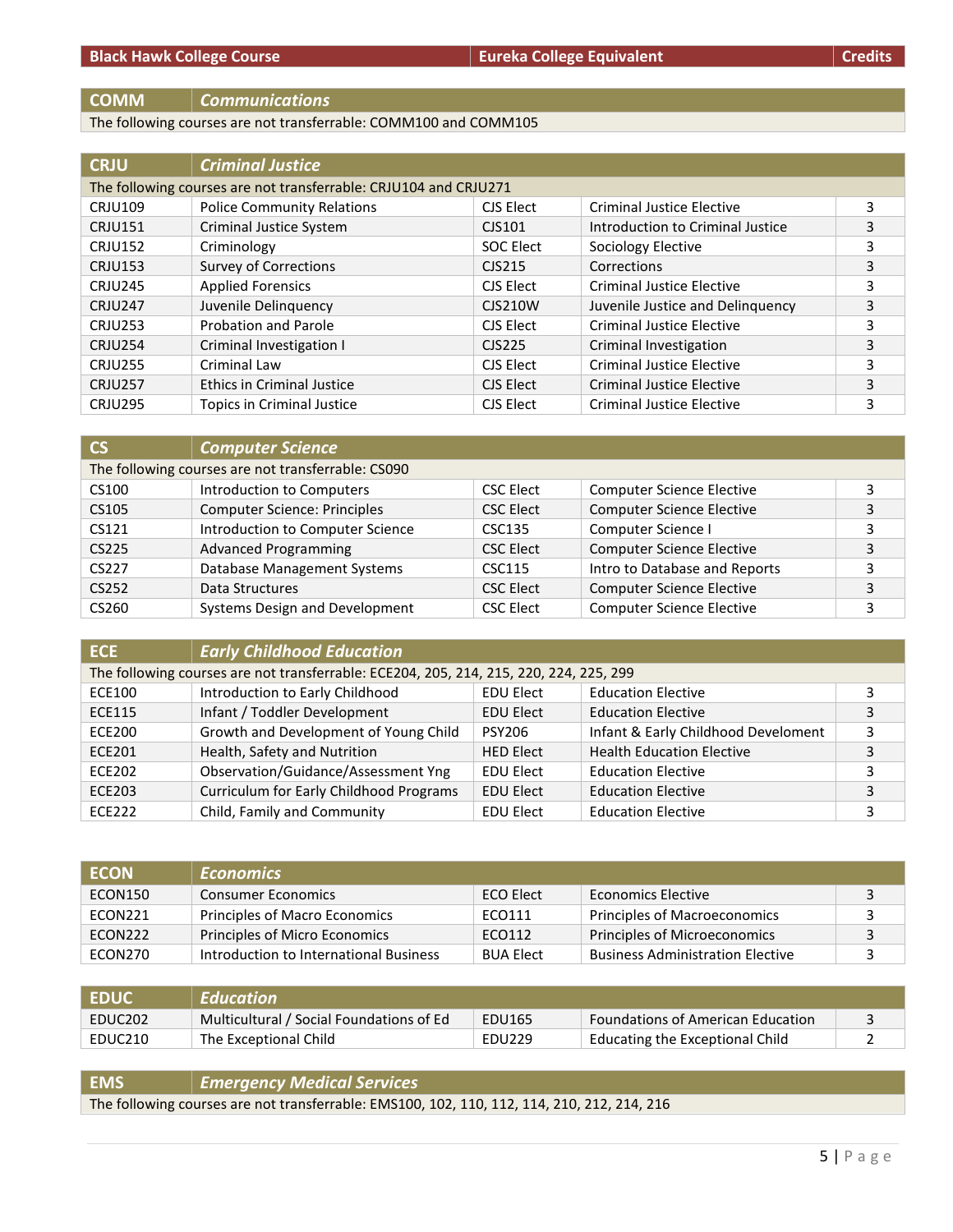| <b>ENG</b>    | <b>English</b>                           |                  |                                  |                          |
|---------------|------------------------------------------|------------------|----------------------------------|--------------------------|
| <b>ENG091</b> | <b>Writing Fundamentals II</b>           | <b>ENG095</b>    | $\overline{\phantom{a}}$         |                          |
| <b>ENG099</b> | Reading and Writing Essentials           | <b>ENG095</b>    | $\overline{\phantom{a}}$         |                          |
| <b>ENG100</b> | <b>Academic Writing Conventions</b>      | <b>ENG095</b>    | $\overline{\phantom{a}}$         | $\overline{\phantom{a}}$ |
| <b>ENG101</b> | Composition I                            | <b>ENG103W</b>   | Academic Writing and Research    | 3                        |
| <b>ENG102</b> | <b>Composition II</b>                    | <b>ENG Elect</b> | <b>English Elective</b>          | 3                        |
| <b>ENG132</b> | <b>Technical Writing I</b>               | <b>ENG Elect</b> | <b>English Elective</b>          | 3                        |
| <b>ENG190</b> | Introduction to Literature               | <b>ENG125</b>    | Introduction to Literary Studies | 3                        |
| <b>ENG205</b> | Studies in Literature                    | <b>ENG Elect</b> | <b>English Elective</b>          | 3                        |
| <b>ENG206</b> | Ethnic American Literature               | <b>ENG Elect</b> | <b>English Elective</b>          | 3                        |
| <b>ENG207</b> | Introduction to Women Writers            | <b>ENG Elect</b> | <b>English Elective</b>          | 3                        |
| <b>ENG210</b> | Introduction to Fiction                  | <b>ENG Elect</b> | <b>English Elective</b>          | 3                        |
| <b>ENG214</b> | Modern American Literature               | <b>ENG213</b>    | Literatures in English III       | 3                        |
| <b>ENG217</b> | Africa and Caribbean Literature          | <b>ENG Elect</b> | <b>English Elective</b>          | 3                        |
| <b>ENG218</b> | Latin American Literature in Translation | <b>ENG Elect</b> | <b>English Elective</b>          | 3                        |
| <b>ENG219</b> | Asian Literatures                        | <b>ENG Elect</b> | <b>English Elective</b>          | 3                        |
| <b>ENG221</b> | Survey of British Literature             | <b>ENG211</b>    | Literatures in English I         | 3                        |
| <b>ENG223</b> | Introduction to Shakespeare              | <b>ENG Elect</b> | <b>English Elective</b>          | 3                        |
| <b>ENG231</b> | <b>Fiction Writing</b>                   | <b>ENG125</b>    | Introduction to Literary Studies | 3                        |
| <b>ENG232</b> | Poetry Writing                           | <b>ENG125</b>    | Introduction to Literary Studies | 3                        |
| <b>ENG240</b> | Children's Literature                    | <b>EDU Elect</b> | <b>Education Elective</b>        | 3                        |
| <b>ENG250</b> | Film as Literature                       | <b>THA Elect</b> | <b>Theatre Elective</b>          | 3                        |

#### **ENGT** *Engineering Technology*

The following courses are not transferrable: ENGT100, 101, 102, 103, 104, 105, 106, 107, 120, 130, 150, 163, 168, 170, 172, 180, 186, 187, 190, 206, 210, 215, 218, 222, 226, 231, 232, 236, 256, 260, 263, 268, 270, 272, 274, 276, 280, 283, 286, 290 ENGT224 Computer Programming CSC135 Computer Science I 3

#### **EQ** *Equine*

The following courses are not transferrable: EQ101, 102, 109, 120, 121, 151, 152, 154, 158, 159, 161, 167, 168, 201, 209, 220, 221, 253, 254, 258, 259, 261, 262, 263, 264, 266, 267, 268, 269

#### **ESL** *English as a Second Language*

The following courses are not transferrable: ESL051, 051A, 053, 053A, 062, 062A, 064, 064A, 066, 066A, 068, 068A, 070, 070A, 072, 072A, 074, 074A, 076, 076A, 078, 078A

| <b>FREN</b> | <b>French</b>          |       |          |   |
|-------------|------------------------|-------|----------|---|
| FREN101     | Elementary French I    | Elect | Elective | 4 |
| FREN102     | Elementary French II   | Elect | Elective | 4 |
| FREN201     | Intermediate French I  | Elect | Elective | 4 |
| FREN202     | Intermediate French II | Elect | Elective | 4 |

| <b>GE</b> | General Engineering                                                    |
|-----------|------------------------------------------------------------------------|
|           | The following courses are not transferrable: GE101, 201, 202, 205, 271 |

| <b>GFRM</b> |                     |       |          |  |
|-------------|---------------------|-------|----------|--|
| GERM101     | Elementary German I | Elect | Elective |  |
|             |                     |       |          |  |

| -GT | √ General Technology                               |
|-----|----------------------------------------------------|
|     | The following courses are not transferrable: GT200 |
|     |                                                    |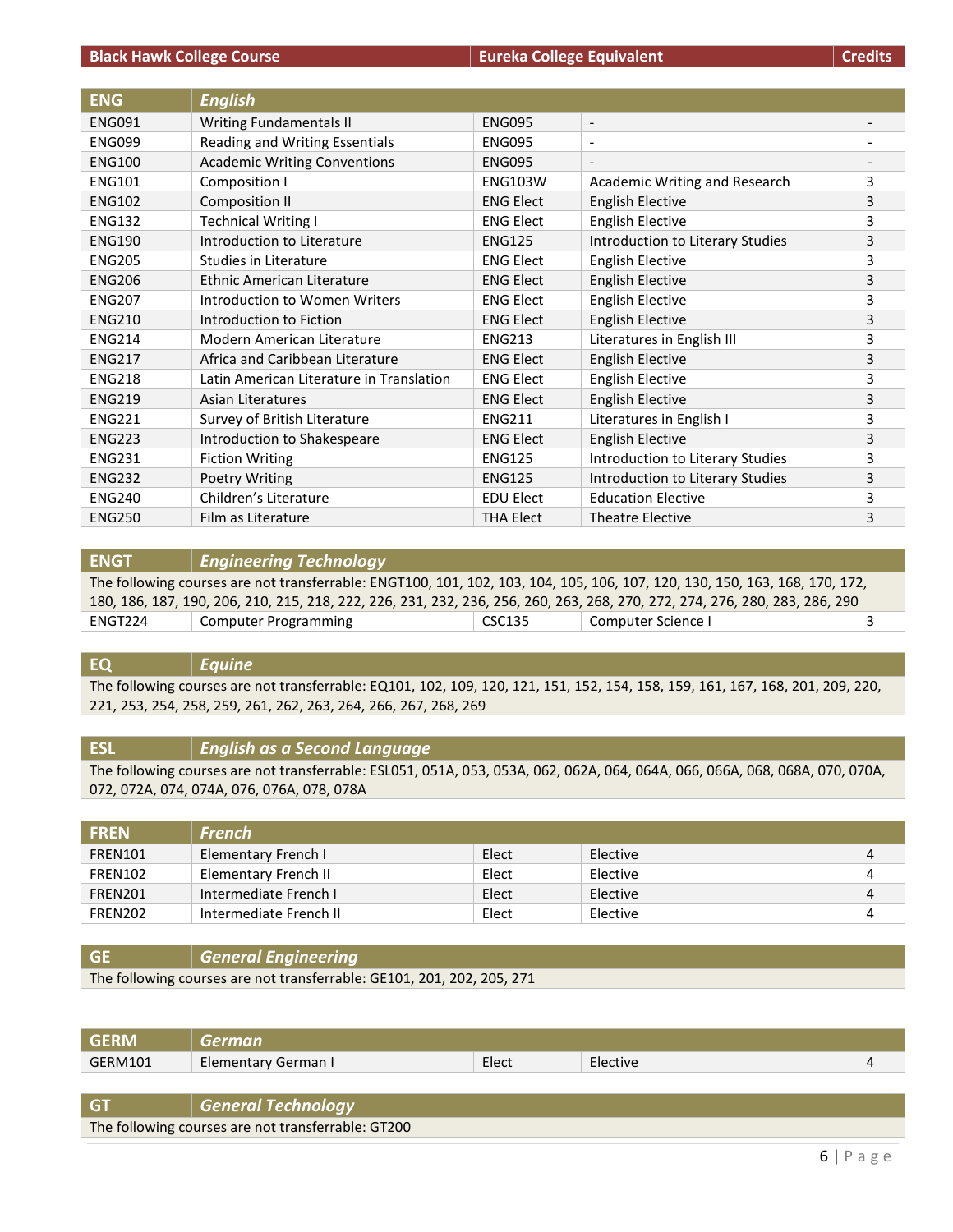| <b>Black Hawk College Course</b> |                                | <b>Eureka College Equivalent</b> |                                       | <b>Credits</b> |
|----------------------------------|--------------------------------|----------------------------------|---------------------------------------|----------------|
|                                  |                                |                                  |                                       |                |
| <b>HEAL</b>                      | <b>Health</b>                  |                                  |                                       |                |
| HEAL102                          | <b>Foundations of Wellness</b> | <b>HED170</b>                    | <b>Wellness</b>                       |                |
| HEAL200                          | First Aid                      | <b>HED179</b>                    | First Aid, CPR, and Injury Prevention | 1 or 3         |

| <b>HIM</b> | $\parallel$ Health Information Management                                                                                       |
|------------|---------------------------------------------------------------------------------------------------------------------------------|
|            | The following courses are not transferrable: HIM110, 147, 150, 156, 200, 245, 247, 249, 251, 252, 254, 255, 257, 258, 259, 261, |
| 265        |                                                                                                                                 |

| <b>HIST</b>    | <b>History</b>                          |                          |                                      |   |
|----------------|-----------------------------------------|--------------------------|--------------------------------------|---|
| <b>HIST105</b> | History of the United States to 1877    | <b>HIS250</b>            | History of the United States to 1865 | 3 |
| <b>HIST106</b> | History of the United States Since 1877 | <b>HIS251</b>            | History of the U.S. Since 1965       | 3 |
| <b>HIST125</b> | <b>Western Civilization I</b>           | <b>HIS113</b>            | Survey of European History to 1660   | 3 |
| <b>HIST127</b> | <b>Western Civilization II</b>          | <b>HIS114</b>            | Survey of European Hist Since 1660   | 3 |
| <b>HIST141</b> | History of Asia to 1500                 | <b>HIS Elect</b>         | <b>History Elective</b>              | 3 |
| <b>HIST142</b> | History of Asia Since 1500              | <b>HIS Elect</b>         | <b>History Elective</b>              | 3 |
| <b>HIST151</b> | History of the Middle East Since 1700   | <b>HIS Elect</b>         | <b>History Elective</b>              | 3 |
| <b>HIST190</b> | A History of American Labor             | HIS Elect                | <b>History Elective</b>              | 3 |
| <b>HIST200</b> | African American History                | <b>HIS Elect</b>         | <b>History Elective</b>              | 3 |
| <b>HIST205</b> | Topics in History                       | <b>HIS Elect</b>         | <b>History Elective</b>              | 3 |
| <b>HIST210</b> | Directed Study in History               | $\overline{\phantom{a}}$ |                                      |   |
| <b>HIST222</b> | <b>Comparative Religions</b>            | <b>REL127</b>            | <b>Global Religions</b>              | 3 |
| <b>HIST254</b> | American Civil War                      | <b>HIS Elect</b>         | <b>History Elective</b>              | 3 |
| <b>HIST265</b> | World War II                            | <b>HIS Elect</b>         | <b>History Elective</b>              | 3 |

| <b>HONR</b>    | Honors                   |               |                       |      |
|----------------|--------------------------|---------------|-----------------------|------|
| <b>HONR200</b> | <b>Honors Seminar</b>    | <b>HON200</b> | <b>Honors Seminar</b> |      |
| <b>HONR205</b> | Honors Independent Study | Elect         | Elective              | ت- ا |

| <b>HORT</b>                                                         | $\mid$ Horticulture                   |                  |                  |  |  |
|---------------------------------------------------------------------|---------------------------------------|------------------|------------------|--|--|
| The following courses are not transferrable: HORT191, 192, 292, 294 |                                       |                  |                  |  |  |
| HORT284                                                             | Introduction to Horticultural Science | <b>BIO Elect</b> | Biology Elective |  |  |

| <b>HUM</b>    | <b>Humanities</b>             |                  |                            |  |
|---------------|-------------------------------|------------------|----------------------------|--|
| <b>HUM101</b> | Western Arts and Cultures     | <b>HUM Elect</b> | <b>Humanities Elective</b> |  |
| <b>HUM102</b> | Non-Western Arts and Cultures | <b>HUM Elect</b> | <b>Humanities Elective</b> |  |

**IND** *Independent Study* The following courses are not transferrable: IND299

|              | $\mid$ International Studies |          |                    |  |
|--------------|------------------------------|----------|--------------------|--|
| <b>IS200</b> | Global Issues                | SOC ELEC | Sociology Elective |  |

| <b>ITS</b>                                                                   | Information Technology Support |  |  |
|------------------------------------------------------------------------------|--------------------------------|--|--|
| The following courses are not transferrable: ITS110, 112, 116, 118, 125, 216 |                                |  |  |
|                                                                              |                                |  |  |

| $\vert$ Liberal Studies                                       |
|---------------------------------------------------------------|
| The following courses are not transferrable: LIB240, 250, 260 |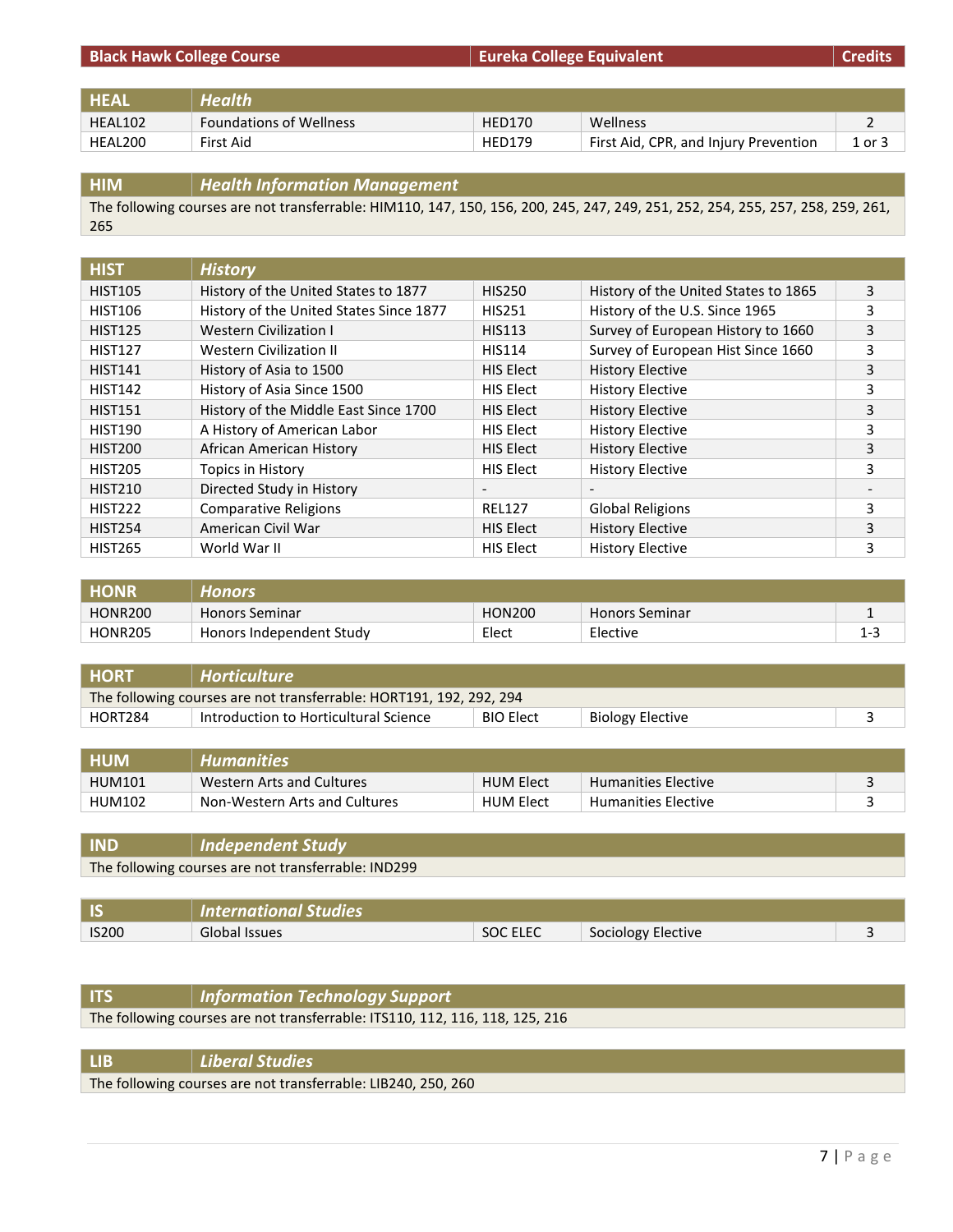### **LW** *Logistics and Warehousing*

The following courses are not transferrable: LW100, LW105, LW110, LW115

| <b>MATH</b>                                                                             | <b>Mathematics</b>                       |                  |                                       |   |  |
|-----------------------------------------------------------------------------------------|------------------------------------------|------------------|---------------------------------------|---|--|
| The following courses are not transferrable: MATH070, 074, 078, 081, 085, 092, 094, 103 |                                          |                  |                                       |   |  |
| <b>MATH086</b>                                                                          | <b>Fundamentals of Algebra</b>           | <b>MAT095</b>    |                                       |   |  |
| MATH091                                                                                 | Intermediate Algebra                     | <b>MAT095</b>    | $\overline{\phantom{a}}$              |   |  |
| <b>MATH108</b>                                                                          | <b>Statistics for General Education</b>  | <b>MAT260</b>    | <b>Statistics</b>                     | 3 |  |
| <b>MATH110</b>                                                                          | <b>Mathematics for General Education</b> | <b>MAT125</b>    | Mathematics for Life and Art          | 3 |  |
| <b>MATH112</b>                                                                          | College Algebra                          | <b>MAT Elect</b> | <b>Mathematics Elective</b>           | 4 |  |
| <b>MATH113</b>                                                                          | <b>Technical Algebra and Geometry</b>    | <b>MAT Elect</b> | <b>Mathematics Elective</b>           | 5 |  |
| <b>MATH116</b>                                                                          | Trigonometry                             | <b>MAT Elect</b> | <b>Mathematics Elective</b>           | 3 |  |
| <b>MATH118</b>                                                                          | Precalculus                              | <b>MAT121</b>    | Precalculus                           | 5 |  |
| <b>MATH123</b>                                                                          | Technical Algebra/Trigonometry           | <b>MAT Elect</b> | <b>Mathematics Elective</b>           | 4 |  |
| <b>MATH124</b>                                                                          | Calculus I with Analytic Geometry        | <b>MAT171</b>    | Calculus with Analytic Geometry I     | 4 |  |
| <b>MATH131</b>                                                                          | <b>Finite Mathematics</b>                | <b>MAT161</b>    | Finite Math & Statistics for Business | 3 |  |
| <b>MATH132</b>                                                                          | Calculus for Business / Social Sciences  | <b>MAT162</b>    | Applied Functions & Calc for Business | 4 |  |
| MATH161                                                                                 | <b>Discrete Mathematics</b>              | <b>MAT280</b>    | <b>Discrete Mathematics</b>           | 3 |  |
| <b>MATH210</b>                                                                          | Math for Teaching and Learning           | <b>MED101</b>    | Math for Elementary Teachers II       | 4 |  |
| MATH <sub>223</sub>                                                                     | <b>Technical Calculus</b>                | <b>MAT Elect</b> | <b>Mathematics Elective</b>           | 4 |  |
| <b>MATH225</b>                                                                          | Calculus II with Analytic Geometry       | <b>MAT271</b>    | Calculus with Analytic Geometry II    | 4 |  |
| MATH <sub>226</sub>                                                                     | Calculus III with Analytic Geometry      | <b>MAT272</b>    | Calculus with Analytic Geometry III   | 5 |  |
| <b>MATH228</b>                                                                          | <b>Probability and Statistics</b>        | <b>MAT310</b>    | <b>Probability and Statistics</b>     | 3 |  |
| <b>MATH230</b>                                                                          | Linear Algebra                           | <b>MAT315</b>    | Linear Algebra                        | 3 |  |
| <b>MATH235</b>                                                                          | Differential Equations                   | <b>MAT275</b>    | <b>Differential Equations</b>         | 3 |  |

| <b>MCA</b> | Media and Communication Arts       |        |            |  |
|------------|------------------------------------|--------|------------|--|
| MCA221     | Introduction to Mass Communication | COM230 | Mass Media |  |

#### **MECH** *Mechanics*

The following courses are not transferrable: MECH102, 103, 104, 105, 108, 109, 111, 112, 211, 213, 215, 219, 290

### **MT** *Manufacturing Technology*

The following courses are not transferrable: MTR114

| <b>MUSC</b>         | <b>Music</b>                      |                  |                                    |              |
|---------------------|-----------------------------------|------------------|------------------------------------|--------------|
| MUSC100             | Applied Lesson I                  | <b>MUS Elect</b> | <b>Music Elective</b>              | $\mathbf{1}$ |
| MUSC101             | Instrumental Ensemble             | <b>MUS Elect</b> | Music Elective                     |              |
| MUSC <sub>102</sub> | Jazz Ensemble                     | <b>MUS Elect</b> | Music Elective                     | 1            |
| MUSC103             | Instrumental Chamber Ensemble     | <b>MUS Elect</b> | Music Elective                     | 1            |
| MUSC106             | Concert Choir I                   | <b>MUS281</b>    | Chorale                            | 1            |
| MUSC108             | <b>Community Choir</b>            | <b>MUS281</b>    | Chorale                            | 1            |
| MUSC <sub>109</sub> | <b>Chamber Singers</b>            | <b>MUS382</b>    | <b>Chamber Singers</b>             | 1            |
| MUSC111             | Theory of Music I                 | <b>MUS120</b>    | Introduction to Music Theory       | 4            |
| MUSC112             | Theory of Music II                | <b>MUS220</b>    | Music Theory II                    | 4            |
| MUSC113             | <b>Exploring Music Literature</b> | <b>MUS Elect</b> | Music Elective                     | 3            |
| MUSC114             | Class Piano I                     | <b>MUS133</b>    | Class Piano for the Adult Beginner | $\mathbf{1}$ |
| MUSC116             | Class Piano II                    | <b>MUS133</b>    | Class Piano for the Adult Beginner | 1            |
| MUSC154             | <b>Music Appreciation</b>         | <b>MUS151</b>    | Listening to Music                 | 3            |
| MUSC158             | Introduction to Non-Western Music | <b>MUS Elect</b> | Music Elective                     | 3            |
| MUSC <sub>200</sub> | Applied Lesson II                 | <b>MUS Elect</b> | <b>Music Elective</b>              | 2            |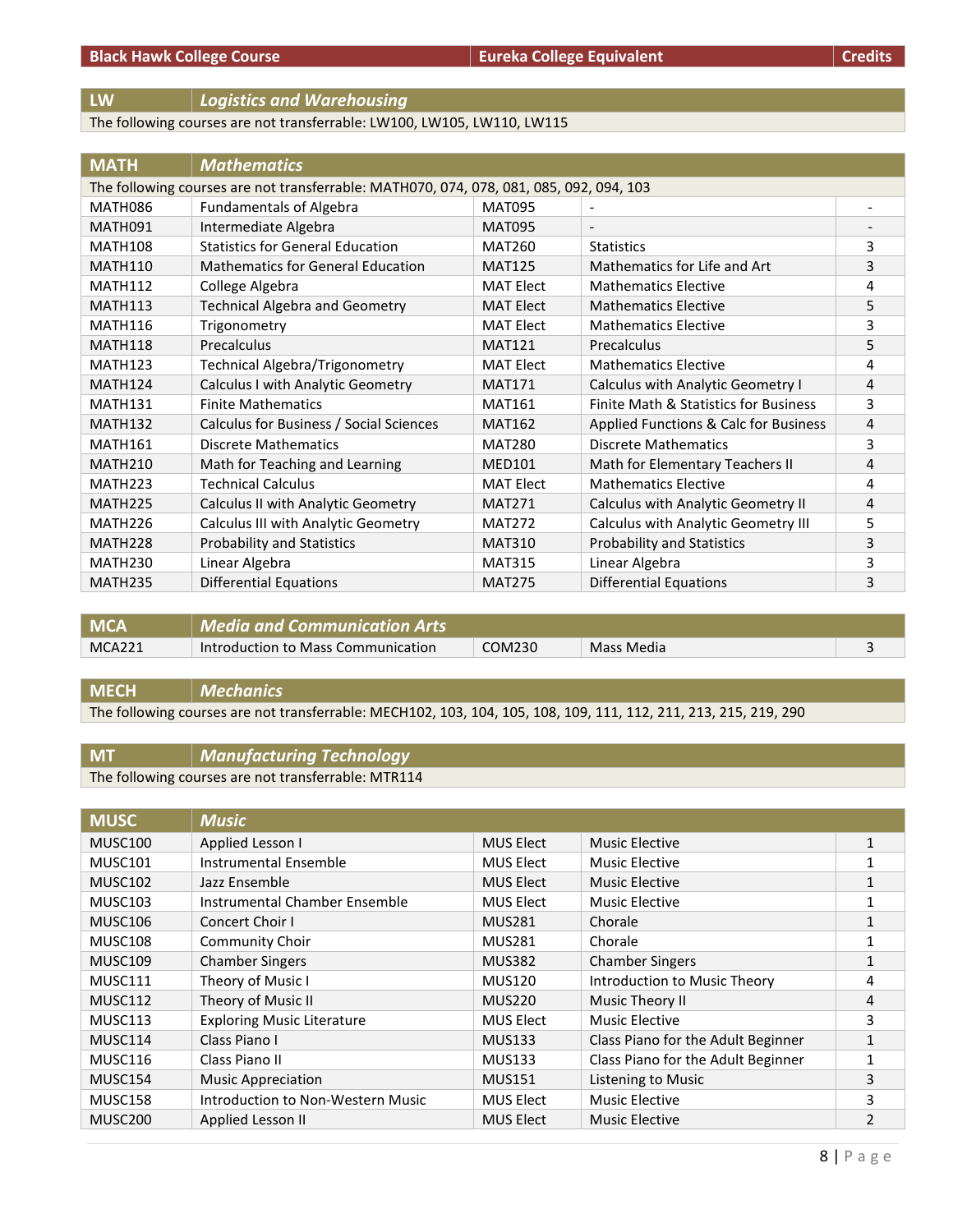| <b>Black Hawk College Course</b> |                           | <b>Eureka College Equivalent</b> |                         | <b>Credits</b> |
|----------------------------------|---------------------------|----------------------------------|-------------------------|----------------|
|                                  |                           |                                  |                         |                |
| MUSC206                          | Concert Choir II          | <b>MUS281</b>                    | Chorale                 |                |
| MUSC <sub>209</sub>              | Chamber Singers II        | <b>MUS284</b>                    | Chamber Ensemble        |                |
| MUSC211                          | Theory of Music III       | <b>MUS320</b>                    | Music Theory III        | 4              |
| MUSC <sub>212</sub>              | Theory of Music IV        | <b>MUS330</b>                    | Music Theory IV         | 4              |
| MUSC214                          | <b>Electronic Music I</b> | <b>MUS Elect</b>                 | <b>Music Elective</b>   | 3              |
| MUSC215                          | Electronic Music II       | <b>MUS Elect</b>                 | <b>Music Elective</b>   | 3              |
| MUSC216                          | Class Piano III           | <b>MUS233</b>                    | Secondary Applied Piano |                |
| MUSC217                          | Class Piano IV            | <b>MUS233</b>                    | Secondary Applied Piano |                |

## **NA** *Nursing Assistant*

The following courses are not transferrable: NA100

| <b>NETW</b> | Computer Networking                                                                                    |                  |                           |                |
|-------------|--------------------------------------------------------------------------------------------------------|------------------|---------------------------|----------------|
|             | The following courses are not transferrable: NETW145, 167, 210, 215, 251, 255, 265, 274, 280, 285, 290 |                  |                           |                |
| NETW120     | <b>Basic Computer Networks</b>                                                                         | CSC Elect        | Computer Science Elective | 3              |
| NETW125     | Introduction to Networks                                                                               | <b>CSC Elect</b> | Computer Science Elective | $\overline{4}$ |
| NETW170     | Introduction to Information Security                                                                   | <b>CSC Elect</b> | Computer Science Elective | ર              |

| <b>NSCI</b>    | Natural Science                 |                |                                     |  |
|----------------|---------------------------------|----------------|-------------------------------------|--|
| <b>NSCI101</b> | <b>Environmental Science I</b>  | <b>EVS151W</b> | Intro to Environmental Sci & Policy |  |
| <b>NSCI102</b> | <b>Environmental Science II</b> | EVS121         | <b>Environmental Biology</b>        |  |

### **NURS** *Nursing* The following course are not transferrable: NURS105, 112, 122A, 122B, 138, 142, 150, 152, 153, 216, 226, 230, 250, 270, 295

## **PCA** *Patient Care Assistant*

The following courses are not transferrable: PCA100, 101, 102, 200

| . PE         | <b>Physical Education</b>             |           |                      |  |
|--------------|---------------------------------------|-----------|----------------------|--|
| <b>PE125</b> | <b>Physical Fitness I</b>             | KIN Elect | Kinesiology Elective |  |
| PE217        | Current Issues in Sports              | KIN Elect | Kinesiology Elective |  |
| PE260        | <b>Physical Education, Grades 1-6</b> | KIN Elect | Kinesiology Elective |  |

| <b>PHIL</b>    | Philosophy                 |               |                            |  |
|----------------|----------------------------|---------------|----------------------------|--|
| <b>PHIL100</b> | Logic                      | PHI140        | Logic                      |  |
| <b>PHIL101</b> | Introduction to Philosophy | PHI110        | Introduction to Philosophy |  |
| <b>PHIL103</b> | <b>Ethics</b>              | <b>PHI220</b> | Moral Philosophy           |  |
| PHIL205        | Studies in Philosophy      | PHI Elect     | Philosophy Elective        |  |
| <b>PHIL206</b> | Philosophy of Religion     | PHI Elect     | Philosophy Elective        |  |

| <b>PHYS</b>    | <b>Physics</b>                   |                  |                                      |   |
|----------------|----------------------------------|------------------|--------------------------------------|---|
| <b>PHYS101</b> | College Physics I                | <b>PHY Elect</b> | <b>Physics Elective</b>              |   |
| <b>PHYS102</b> | College Physics II               | <b>PHY Elect</b> | <b>Physics Elective</b>              |   |
| <b>PHYS110</b> | Introduction to Physics          | <b>PHY Elect</b> | <b>Physics Elective</b>              | 4 |
| <b>PHYS140</b> | <b>Practical Physics</b>         | <b>PHY Elect</b> | <b>Physics Elective</b>              | 3 |
| <b>PHYS201</b> | Mechanics and Thermal Physics    | <b>PHY220</b>    | General Physics I: Mech, Waves, Opti |   |
| <b>PHYS202</b> | <b>Electricity and Magnetism</b> | <b>PHY230</b>    | General Physics II: Elec, Magnetism  |   |
| <b>PHYS214</b> | <b>Modern Physics</b>            | <b>PHY Elect</b> | <b>Physics Elective</b>              |   |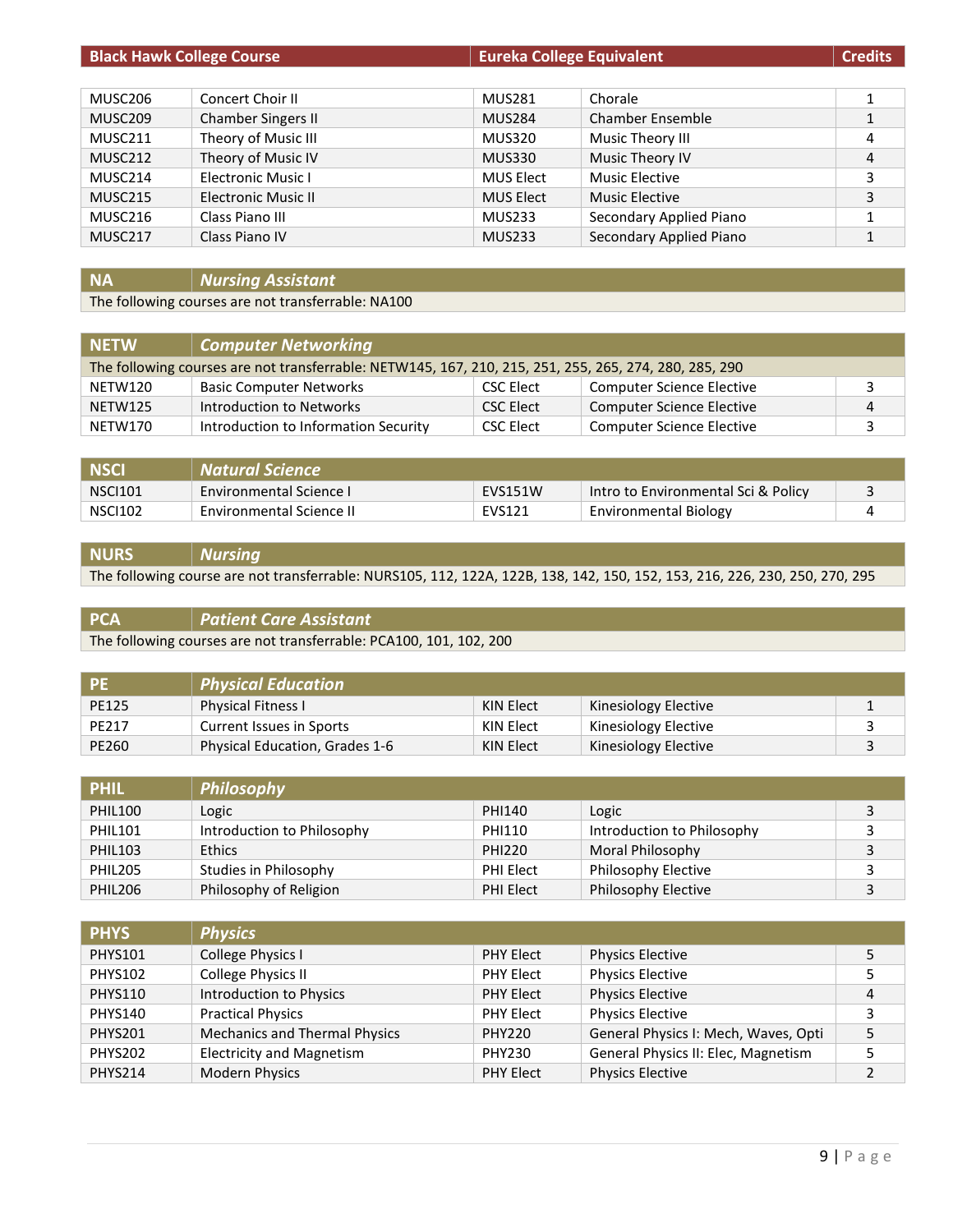#### **Black Hawk College Course Eureka College Equivalent Eureka College Equivalent Eureka College Equivalent Credits**

The following courses are not transferrable: PN105, 106, 110, 111, 112, 113, 114

| <b>POLS</b> | <b>Political Science</b>          |                          |                                   |  |
|-------------|-----------------------------------|--------------------------|-----------------------------------|--|
| POLS122     | American National Government      | <b>PSC150</b>            | American Government (National)    |  |
| POLS200     | Introduction to Political Thought | <b>PSC Elect</b>         | <b>Political Science Elective</b> |  |
| POLS291     | Congressional Internship          | $\overline{\phantom{0}}$ | $\overline{\phantom{a}}$          |  |
|             |                                   |                          |                                   |  |

| - PS         | $\mid$ Physical Science $\mid$           |                  |                                  |  |
|--------------|------------------------------------------|------------------|----------------------------------|--|
| PS101        | Introduction to Physical Science         | <b>PHS110</b>    | Introduction to Physical Science |  |
| <b>PS205</b> | Issues in Science, Technology, & Society | <b>PHS Elect</b> | <b>Physical Science Elective</b> |  |

| <b>PSYC</b>    | <b>Psychology</b>                    |                  |                                   |         |
|----------------|--------------------------------------|------------------|-----------------------------------|---------|
| <b>PSYC101</b> | Introduction to Psychology           | <b>PSY101</b>    | General Psychology                | 3       |
| <b>PSYC119</b> | <b>Understanding Human Sexuality</b> | <b>PSY Elect</b> | <b>Psychology Elective</b>        | 3       |
| <b>PSYC199</b> | Psychology of Women                  | <b>PSY Elect</b> | <b>Psychology Elective</b>        | 3       |
| <b>PSYC200</b> | Human Growth and Development         | <b>PSY205</b>    | Psychology of Child through Adol. | 3       |
| <b>PSYC210</b> | <b>Personality Theories</b>          | <b>PSY Elect</b> | <b>Psychology Elective</b>        | 3       |
| <b>PSYC230</b> | Social Psychology                    | <b>PSY203</b>    | Social Psychology                 | 3       |
| <b>PSYC250</b> | Abnormal Psychology                  | <b>PSY Elect</b> | <b>Psychology Elective</b>        | 3       |
| <b>PSYC262</b> | Child Psychology                     | <b>PSY205</b>    | Psychology of Child through Adol. | 3       |
| <b>PSYC285</b> | Cross-Cultural Women's Studies       | <b>PSY Elect</b> | <b>Psychology Elective</b>        | 3       |
| <b>PSYC295</b> | Special Topics in Psychology         | <b>PSY Elect</b> | <b>Psychology Elective</b>        | $1 - 3$ |

## **PTA** *Physical Therapy Assistant*

The following courses are not transferrable: PTA100, 113, 201, 202, 203, 204, 205, 207, 208, 209, 213, 214, 280, 281, 290

## **REA** *Reading*

The following courses are not transferrable: REA098 and REA103

| SOC <sub>1</sub> | Sociology                           |                  |                                |         |
|------------------|-------------------------------------|------------------|--------------------------------|---------|
| SOC101           | Principles of Sociology             | SOC102           | Principles of Sociology        | 3       |
| SOC102           | <b>Contemporary Social Problems</b> | SOC150           | Social Problems                | 3       |
| SOC222           | Introduction to Social Work         | SW170            | <b>Concepts of Social Work</b> | 3       |
| SOC230           | Sociology of Sex and Gender         | SOC Elect        | Sociology Elective             |         |
| SOC250           | <b>Minority Relations</b>           | SOC306           | Minority Peoples in the U.S.   | 3       |
| SOC251           | Sociology of Families               | SOC Elect        | Sociology Elective             | 3       |
| SOC261           | Deviant Behavior                    | <b>SOC Elect</b> | Sociology Elective             | 3       |
| SOC264           | Social Psychology of Aging          | <b>PSY Elect</b> | <b>Psychology Elective</b>     | 3       |
| SOC290           | Studies in Sociology                | SOC Elect        | Sociology Elective             | $1 - 3$ |

| <b>SPAN</b>    | <b>Spanish</b>             |                  |                         |   |
|----------------|----------------------------|------------------|-------------------------|---|
| SPAN101        | Elementary Spanish I       | SPA115           | Introductory Spanish I  |   |
| SPAN102        | Elementary Spanish II      | SPA120           | Introductory Spanish II |   |
| SPAN201        | Intermediate Spanish I     | SPA240           | Intermediate Spanish I  | 4 |
| SPAN202        | Intermediate Spanish II    | SPA260           | Intermediate Spanish II |   |
| <b>SPAN253</b> | Advanced Spanish I         | <b>SPA Elect</b> | Spanish Elective        | ∍ |
| SPAN254        | <b>Advanced Spanish II</b> | <b>SPA Elect</b> | Spanish Elective        |   |

**PN** *Practical Nursing*